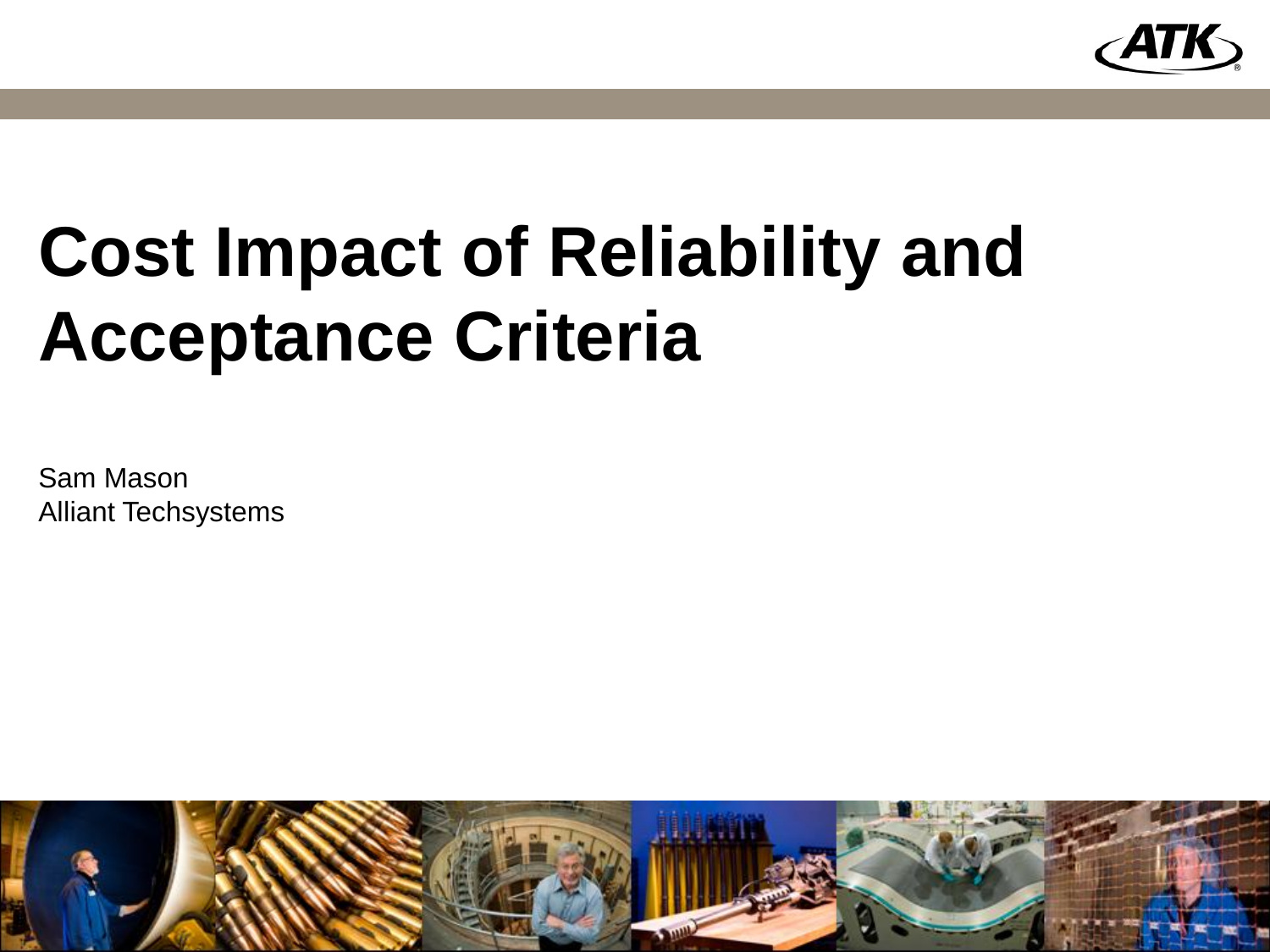

• Programs in the defense industry are constantly challenged to execute high quality product at low cost. It is more imperative than ever to try to reduce cost on these programs.

• This presentation discusses one potential way to reduce the cost of program reliability.

• This can be achieved through a discussion on program reliability requirements and the test criteria used to verify the requirements.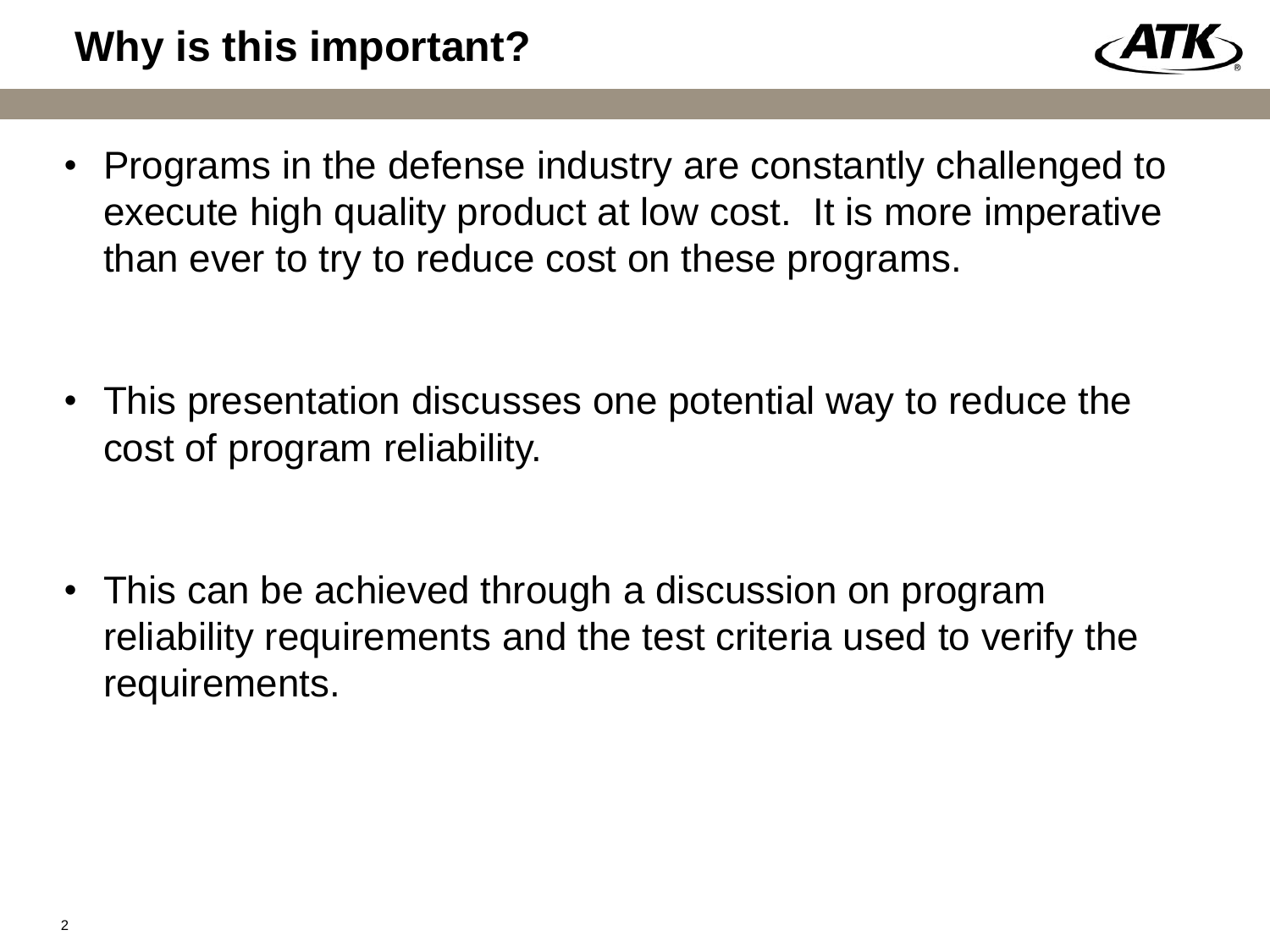

• To discuss the process and methodology used to assign Lot Acceptance Testing (LAT) criteria against design reliability requirements.

- Acquisition policy often sets contractor reliability requirements in a way that misses an opportunity to communicate with production groups and program stakeholders on how to prove verification during production.
- Government risk of accepting unreliable product misses an opportunity to discuss considerations with program stakeholders on overall program cost and schedule impact.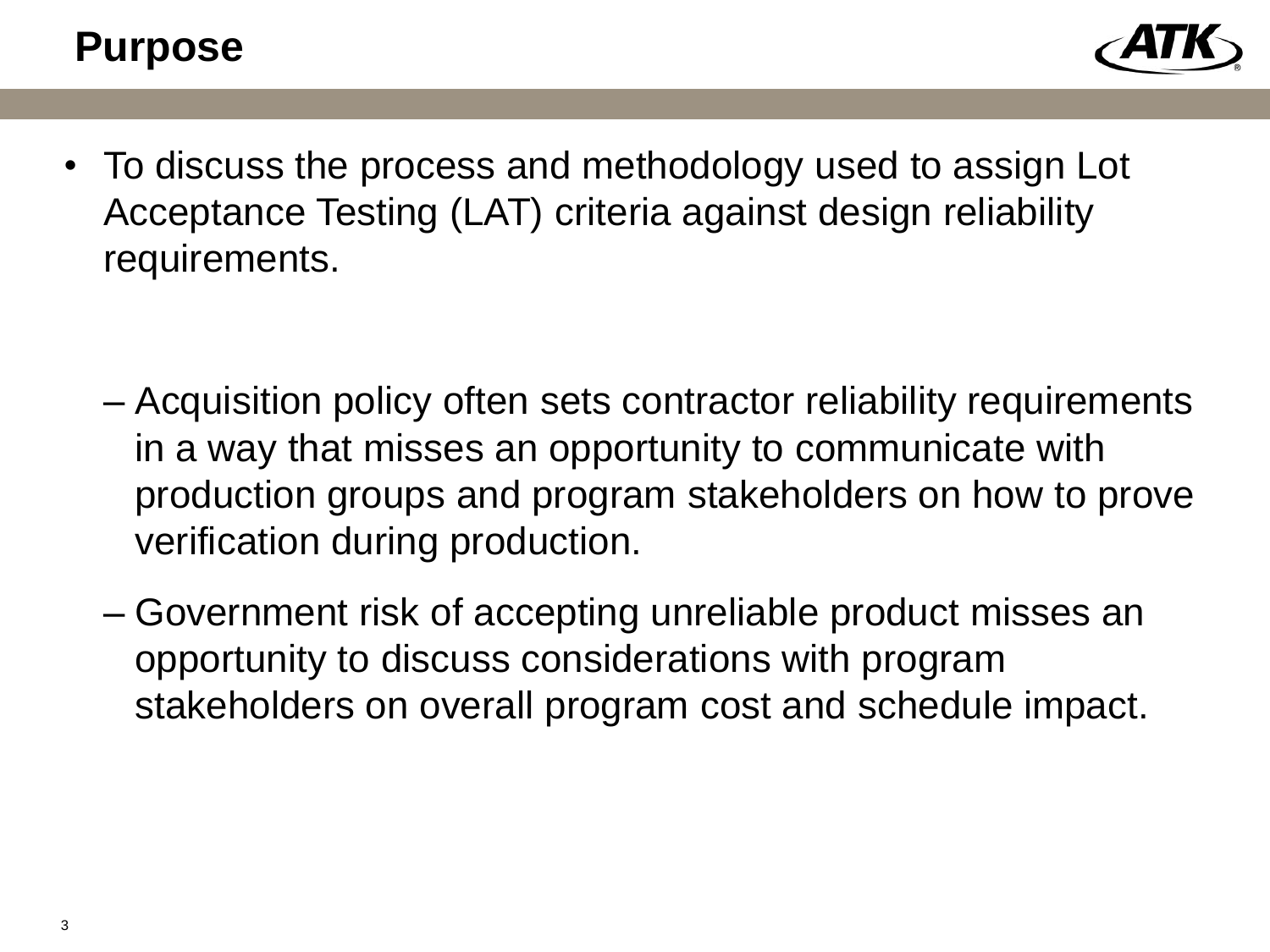### **What should this look like?**



### **Total Risk Space**



#### **Government Risk**

- Determine Minimum Acceptable Reliability
- Set contract required reliability to meet goal with given budget and schedule

#### **Shared Program Risk**

• Trade space between reliability, cost, and risk level to execute the program successfully.

#### **Contractor Risk**

- Design product to required reliability
- Verify reliability to the minimum acceptable within program budget and schedule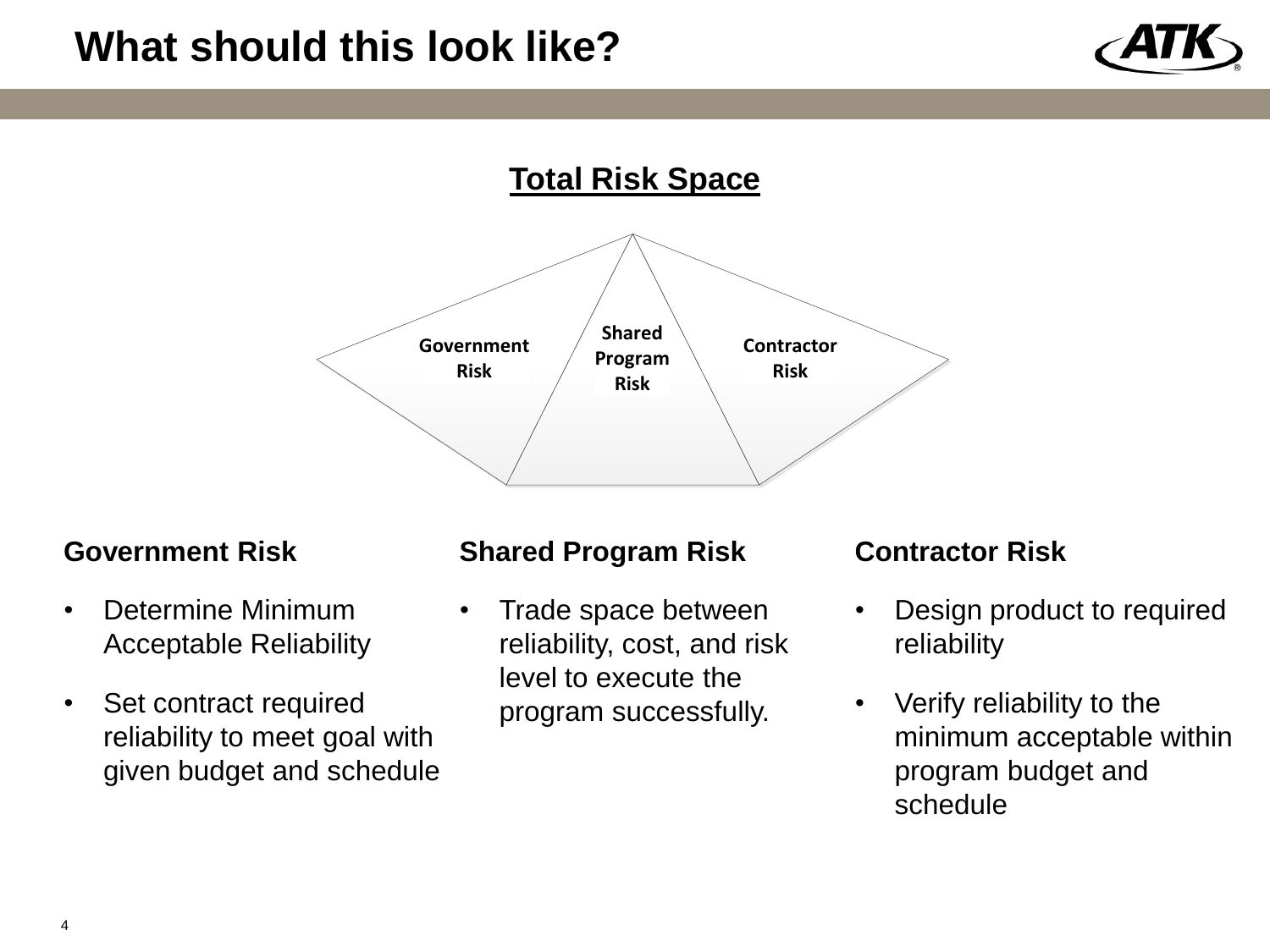- This describes whether program will be able to successfully meet and verify the required product reliability.
- The shared program risk space represents the trade space between:
	- Reliability requirement
	- Minimum acceptable reliability
	- Government risk
	- Contractor risk
	- Cost
	- Schedule

*These factors are all related – one cannot be changed without impacting another*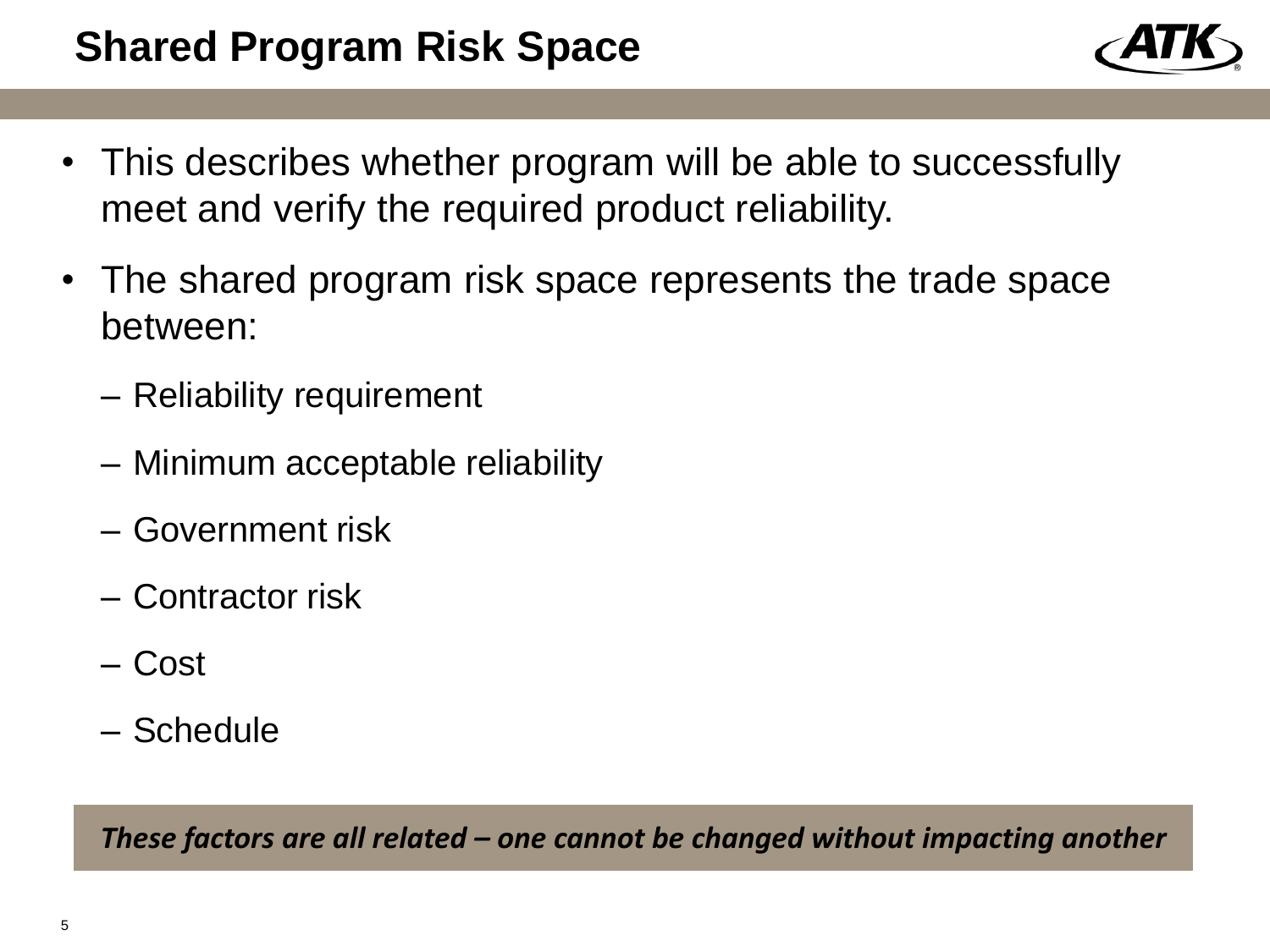### **What does this usually look like?**



### **Total Risk Space**



#### **Government Risk**

• Set contract required reliability as minimum acceptable

#### **Shared Program Risk**

• Very limited trade space between reliability, cost, and risk level

#### **Contractor Risk**

- Design and verify product to required reliability
- Cost and/or schedule impact due to failed lots which may be good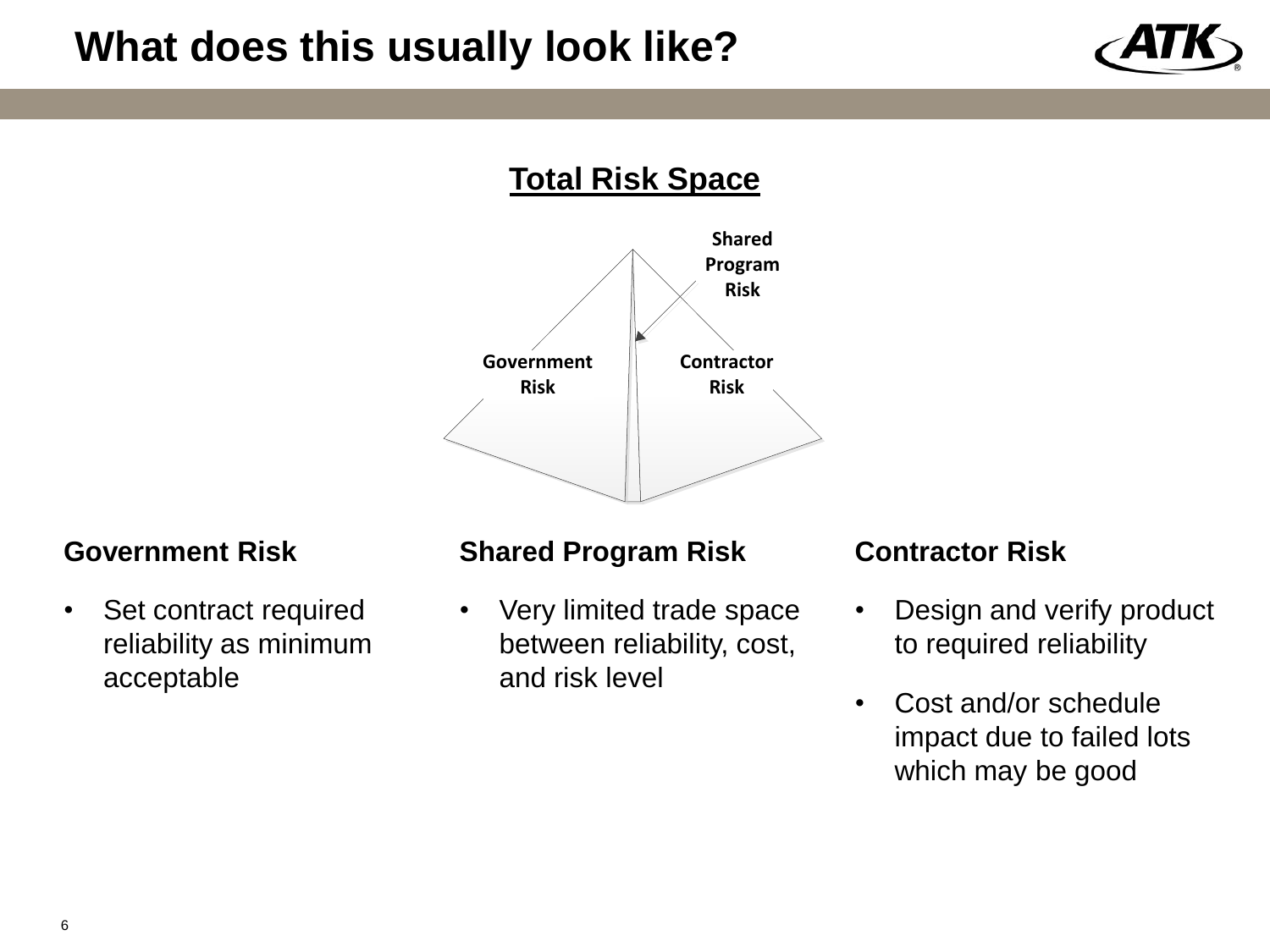### **What is the cost of this?**



**Example Program \***



- High-volume, medium cost ammunition
	- Required Reliability: 0.95
	- Minimum Acceptable Reliability: 0.95
	- Total Volume to Produce: 10 million rounds
	- Average Unit Production Cost: \$10
	- Total Contract Value: **\$100 million**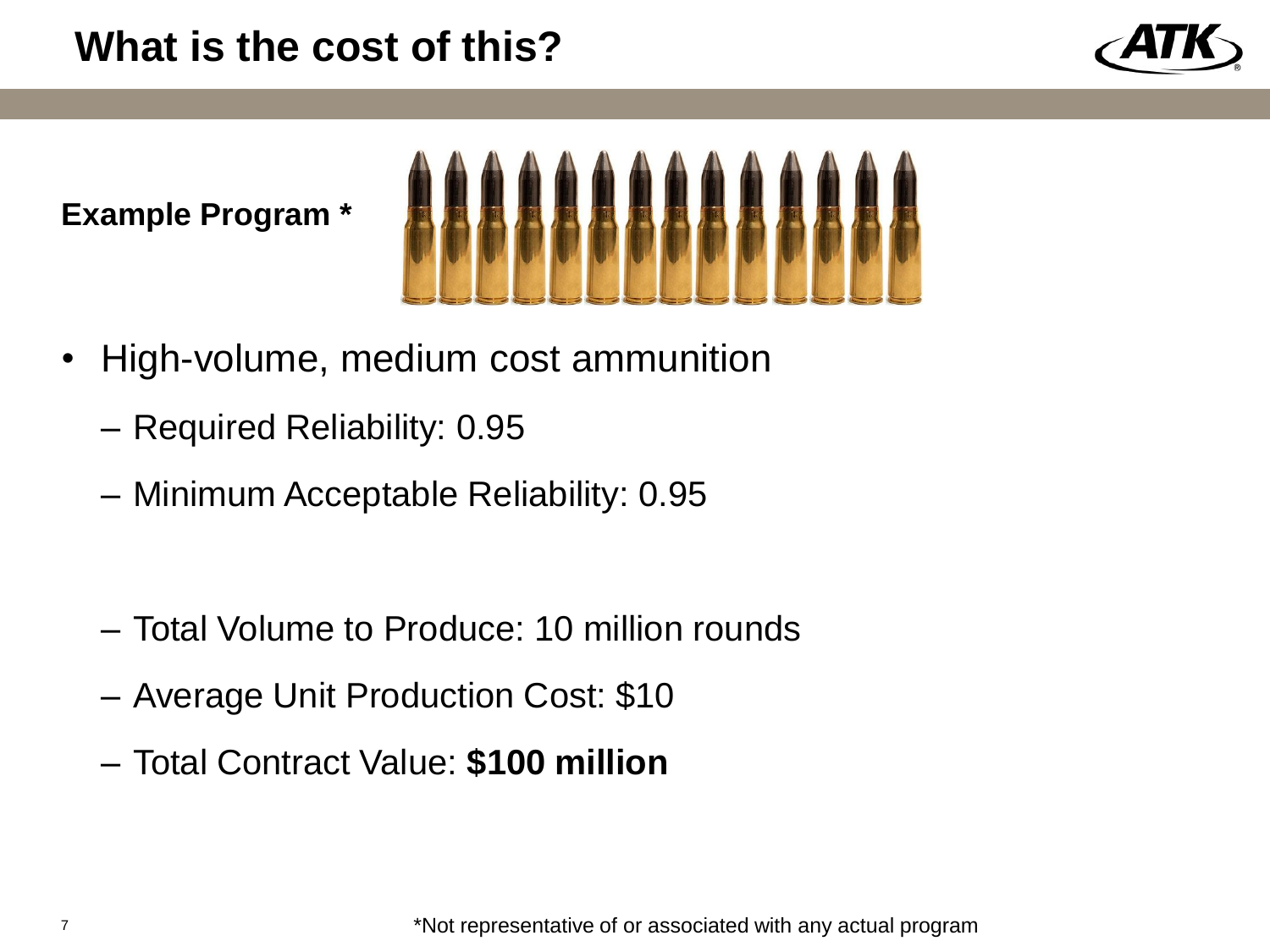### **Ammunition produced at requirement**



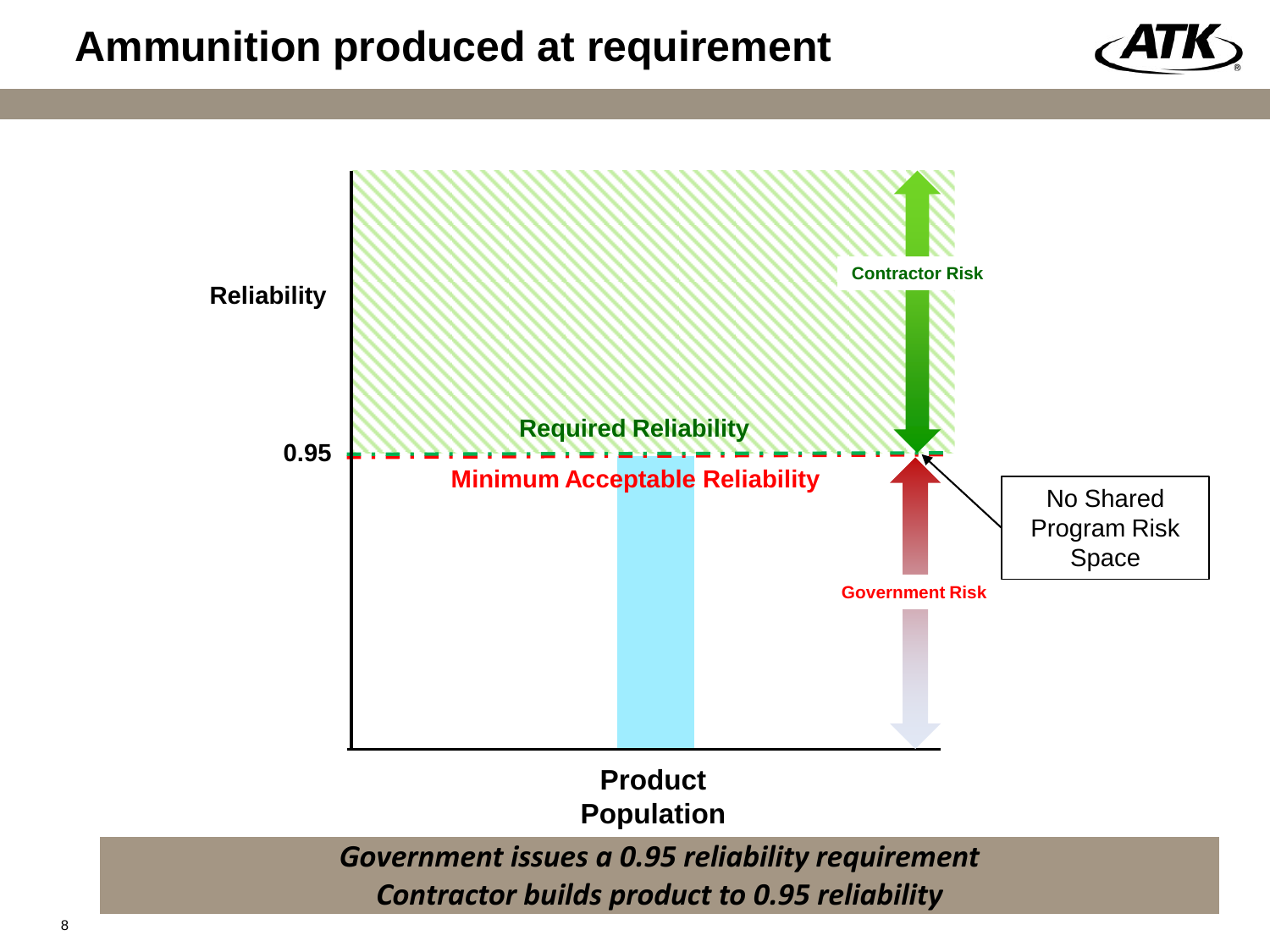- No real viable LAT criteria:
	- Very high Government risk (>50%)
	- High production cost due to scrap (>\$1.60 AUPC increase)
- Total Contract Value: **\$100 million**
- Total Cost to Test: **\$16+ million**
- Government risk level is so high that it doesn't say anything meaningful about the 0.95 reliability requirement

*High LAT cost does not even satisfy verification of the reliability requirement*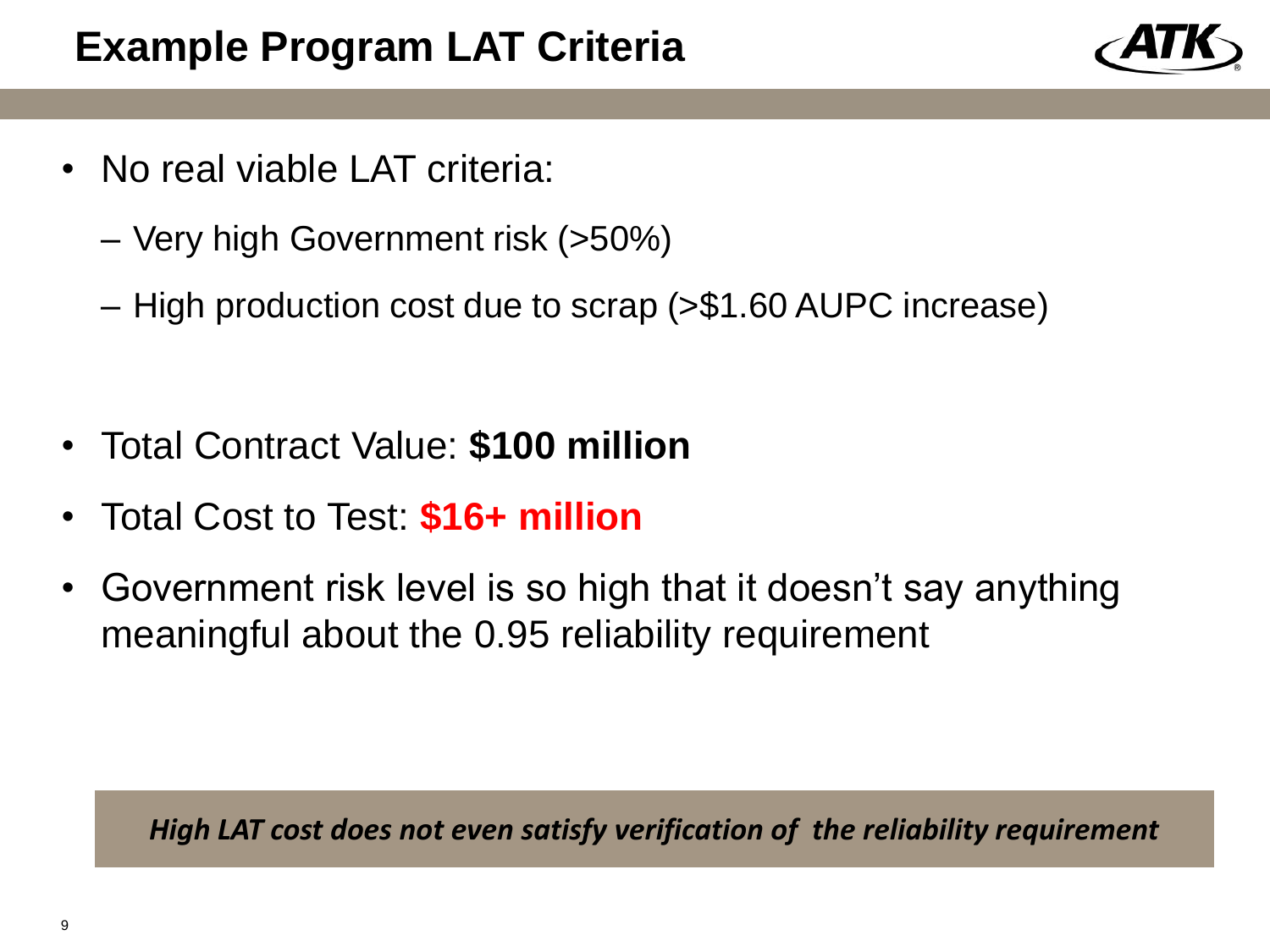### **What can be done to improve on this?**



• Establish the shared program risk space as early in the program as possible.



*LAT criteria can begin before contract award and continue through PRR as the program evolves.*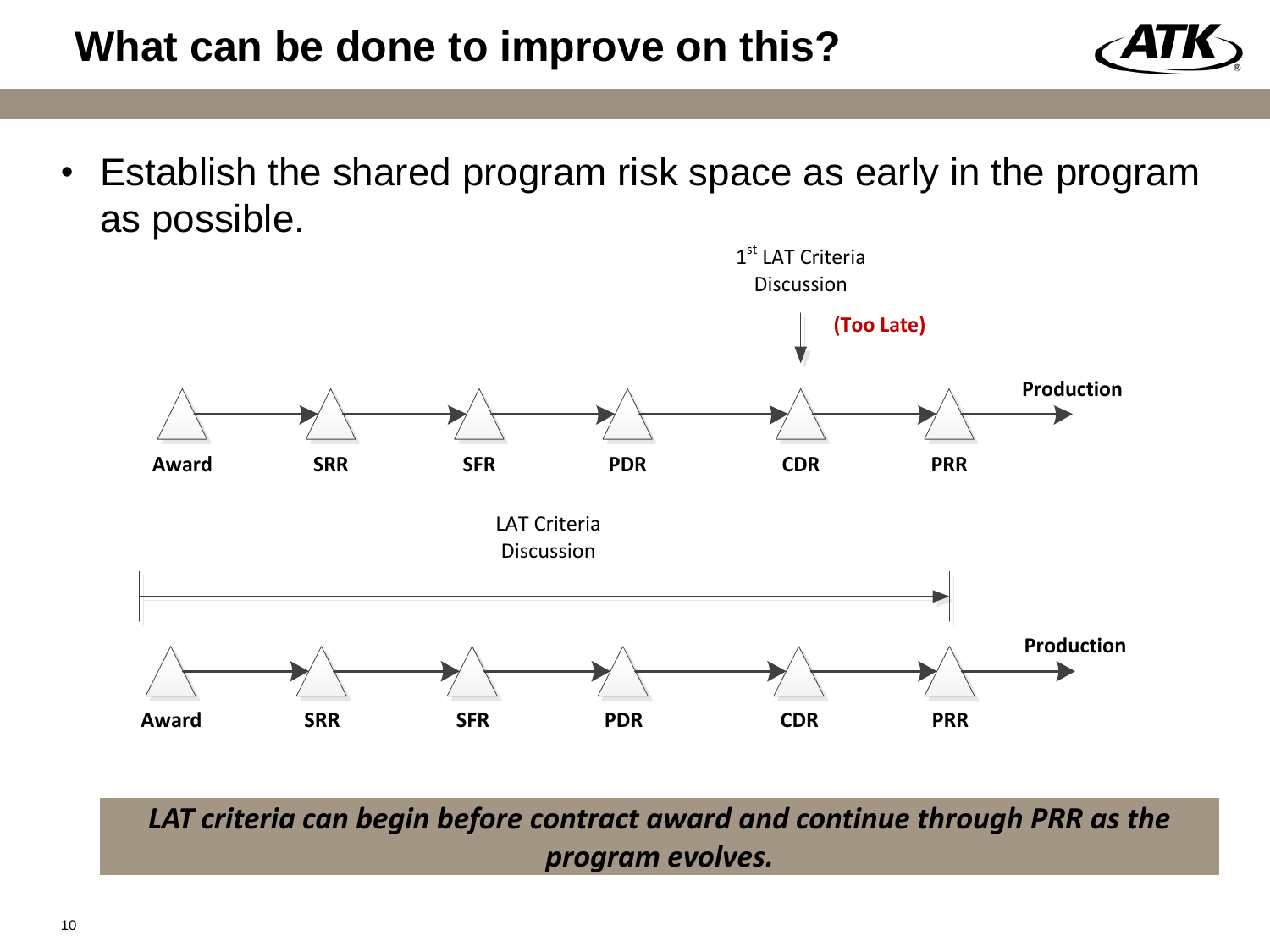

- Ask the right questions during the LAT criteria trade study:
	- What is the minimum reliability the Government will accept?
	- What is the maximum risk level the Government is willing to accept?
	- What is the maximum the Government is willing to pay for acceptance testing?
	- What target reliability does the contractor actually need to build to?

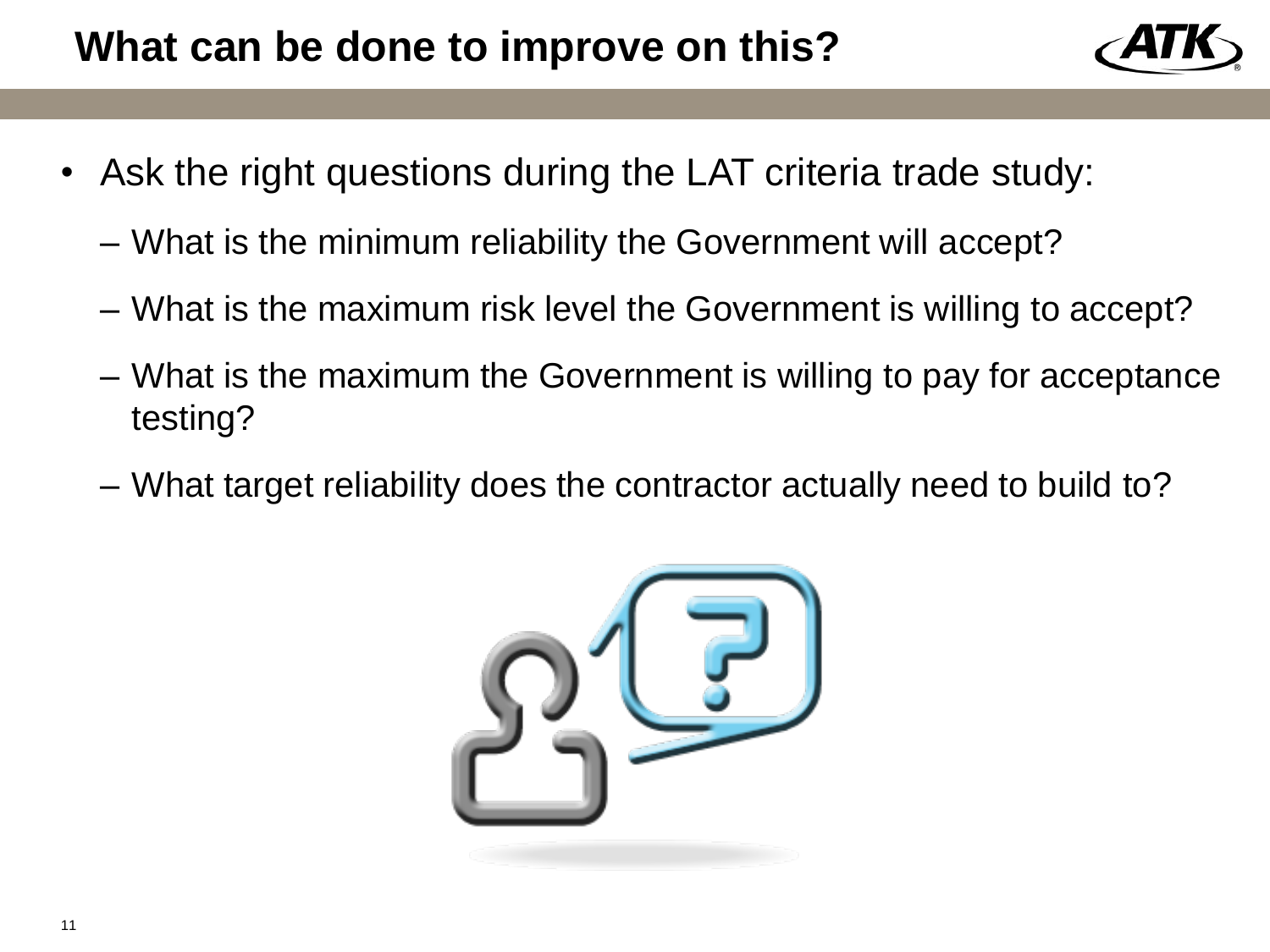

- ATK has developed a tool that runs thousands of binomial calculations given the shared program risk space inputs and produces a list of possible LAT conditions that meet the criteria:
	- Reliability requirement
	- Minimum acceptable reliability
	- Government risk
	- Contractor risk
	- Cost
	- Schedule

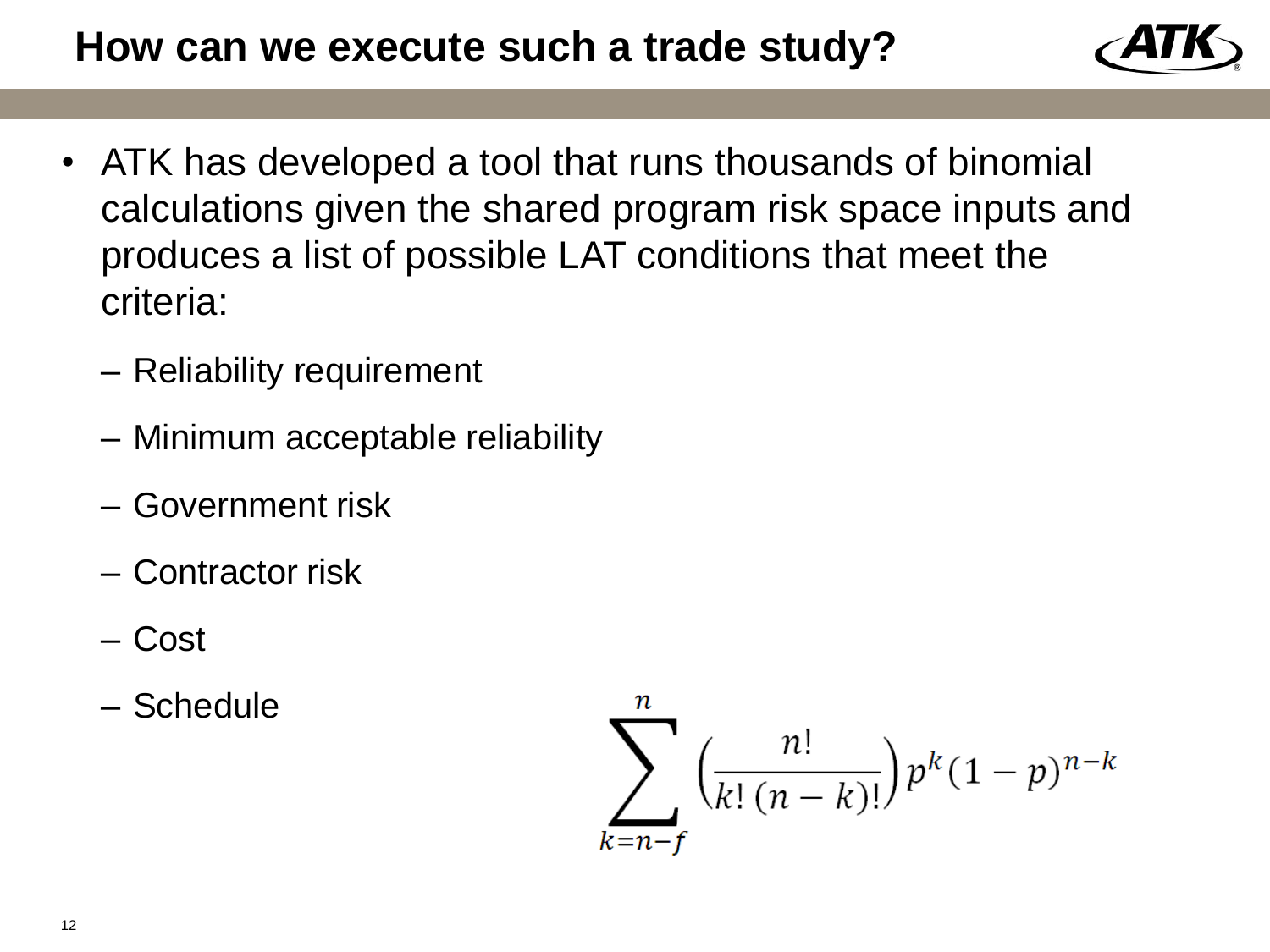# **Change to the Example Program Requirements**



**Same Example Program \***



- High-volume, medium cost ammunition
	- Required Reliability: 0.95
	- Minimum Acceptable Reliability: **0.93**
	- Total Volume to Produce: 10 million rounds
	- Average Unit Production Cost: \$10
	- Total Contract Value: \$100 million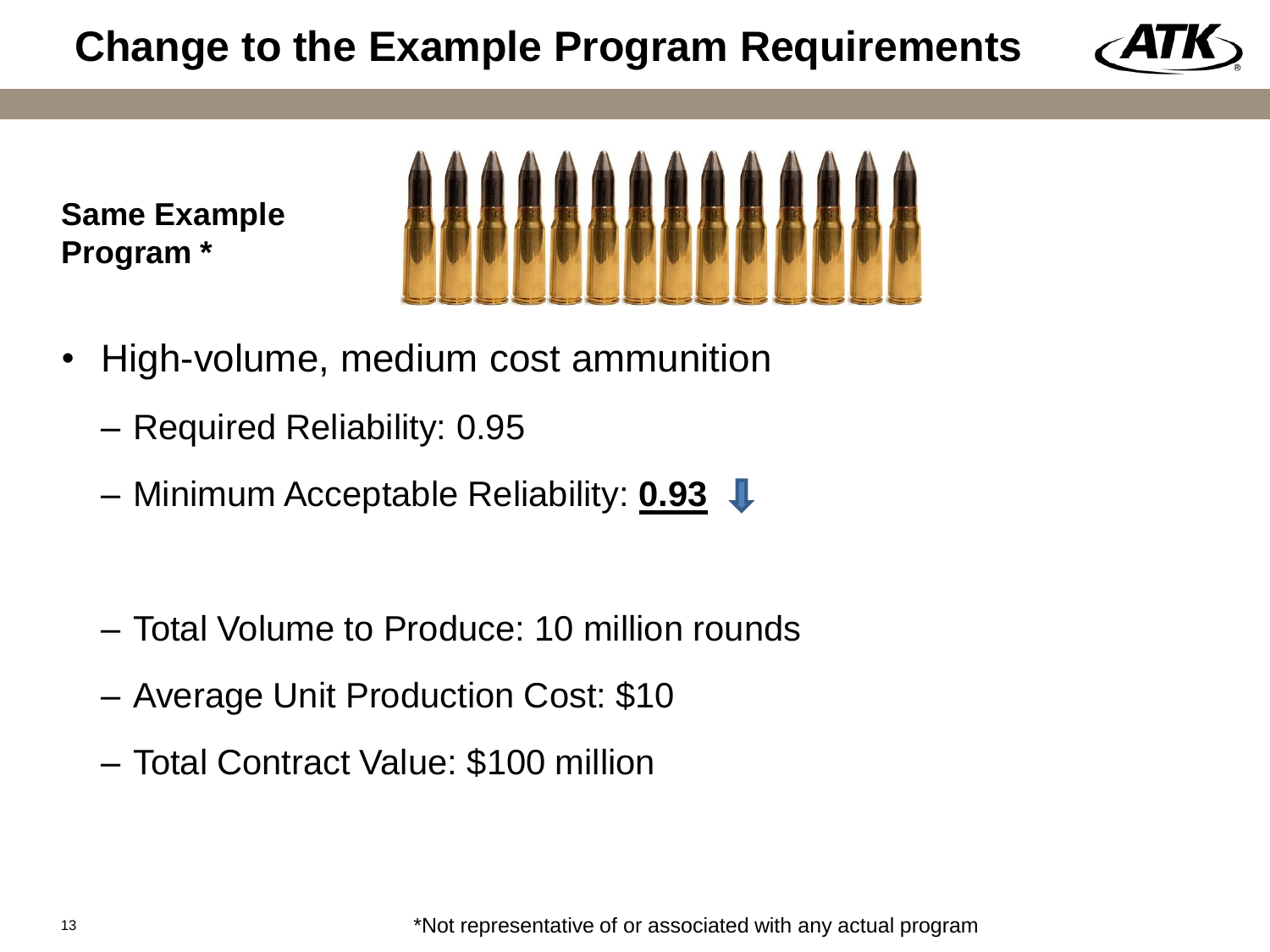### **Ammunition produced at requirement**



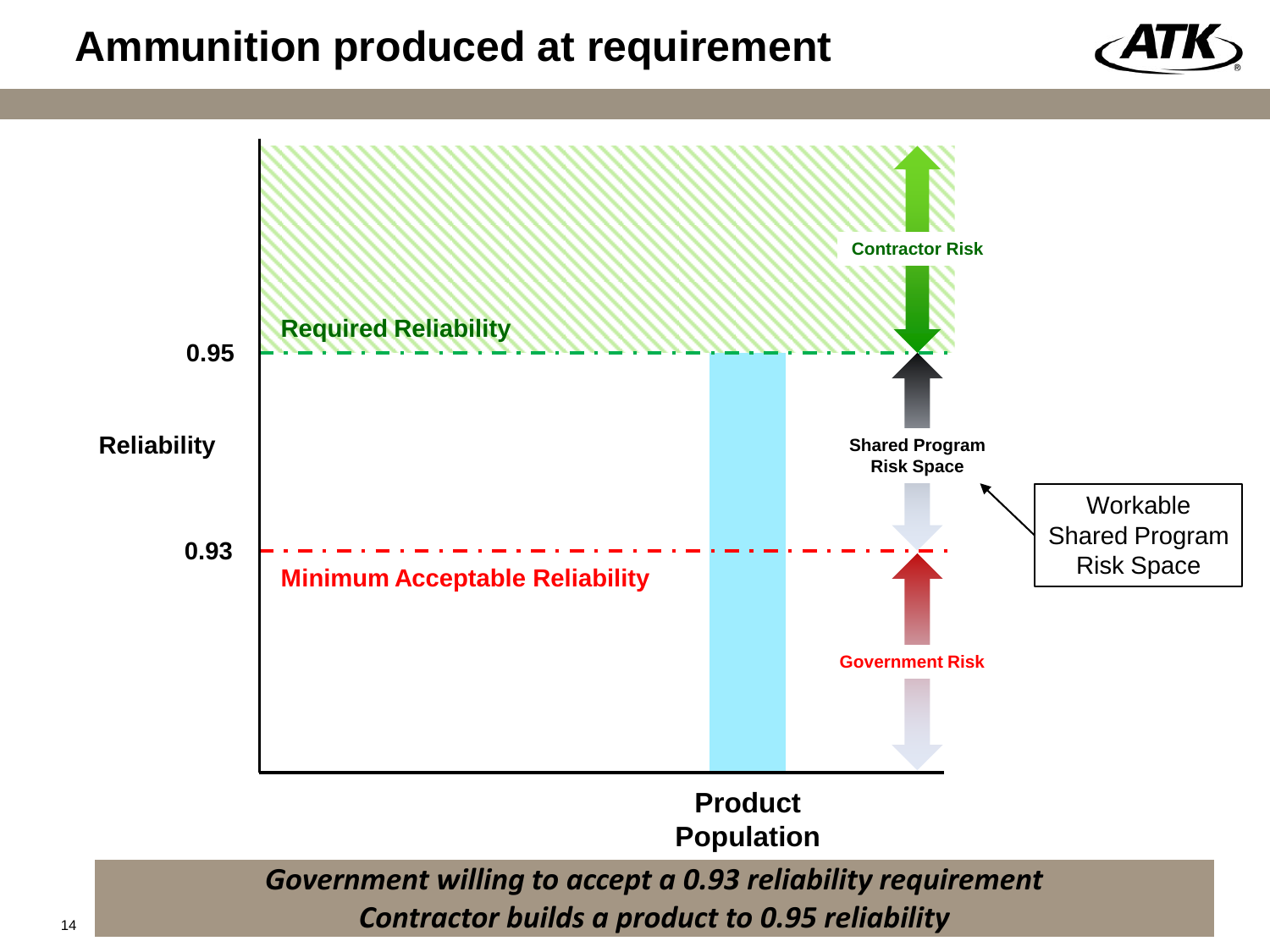- With the larger Program Shared Risk Space:
	- Normal range of Government risk level (10-20%)
	- Lower production cost due to scrap (\$0.02 AUPC increase)
	- Negotiable LAT sample size (500 to 1000 rounds)
	- Negotiable hardware cost (~\$5,000 to \$10,000)
- Total Contract Value: **\$100 million**
- Total Cost to Test: **\$300k (50x cost reduction)**
- Government risk within more realistic range to detect unreliable product entry into the field.

*LAT at this cost provides verification of the reliability requirement*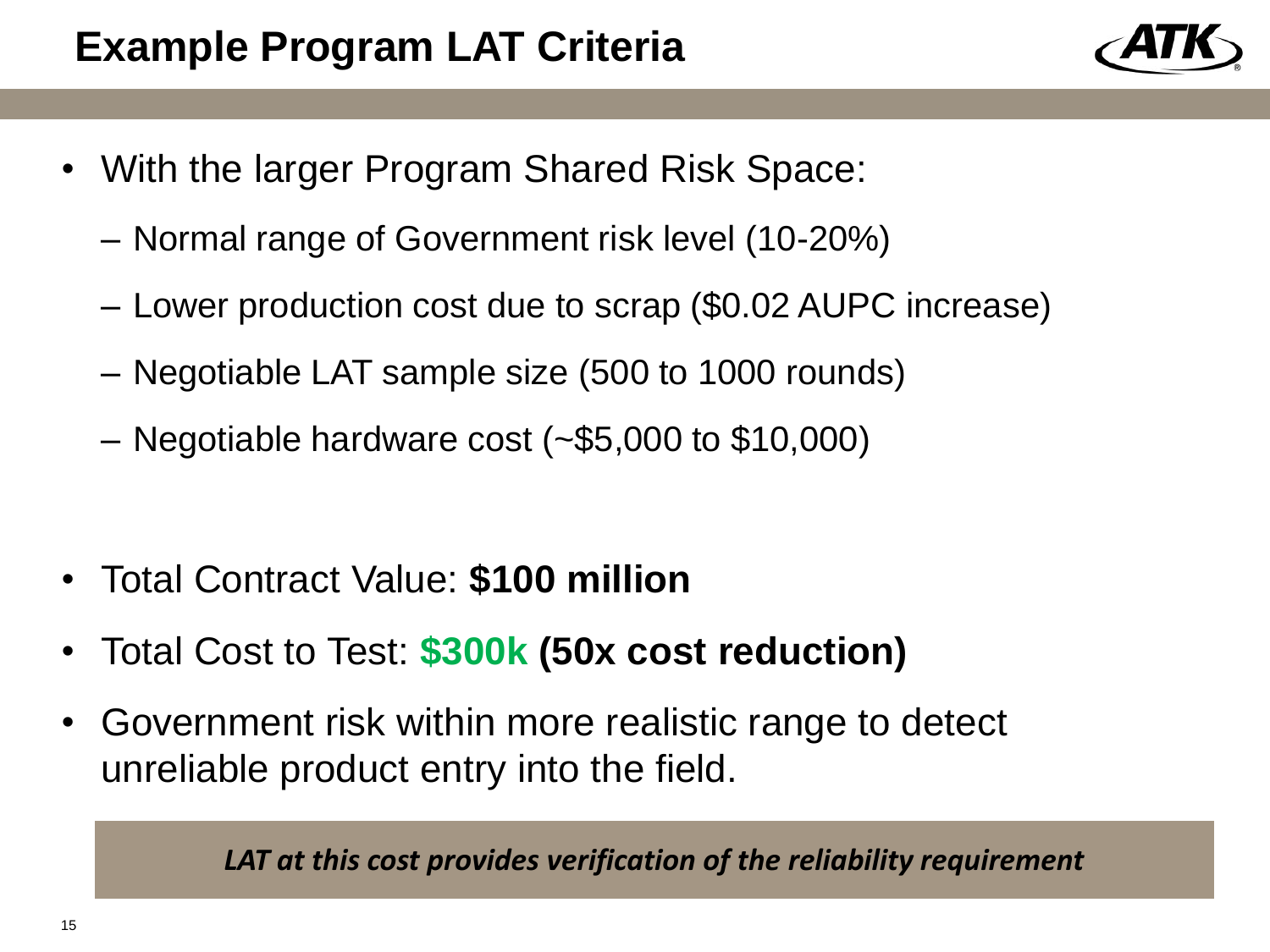### **Changing other criteria in the example**

- Total Contract Value: **\$100 million**
- Total Cost to Test: **\$300k**
- A decrease in Government risk by 5%:
	- Increases cost by **\$120k**
- An increase in minimum acceptable reliability to 0.94:
	- Increases cost by **\$3 million**
	- Increases Government risk by **13%**
- Is it worth it? What is important on this particular program?

*Programs can evaluate real and costly trade-offs in risk*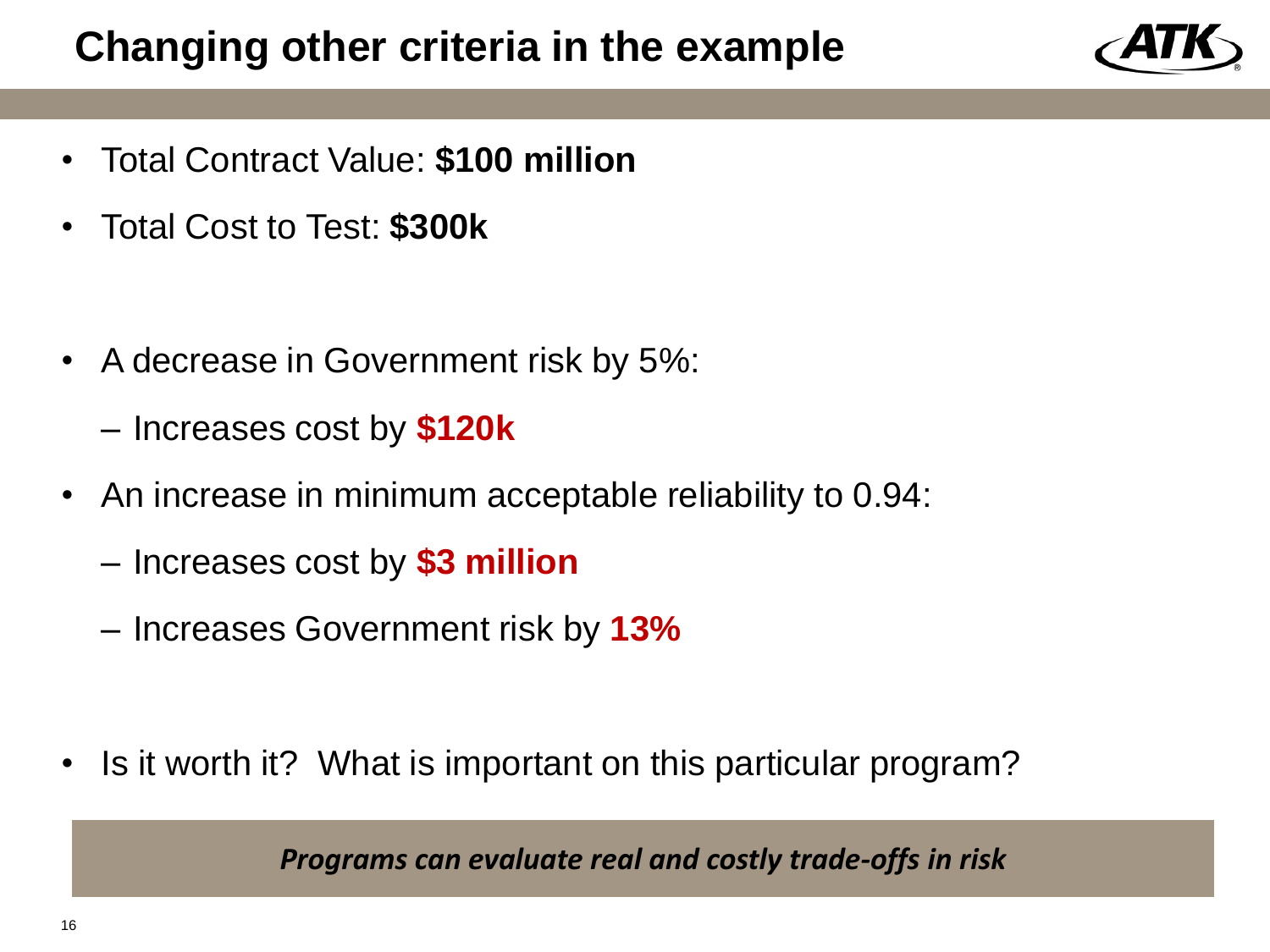## **Conclusion**



- We have an opportunity here and now to embrace an idea that provides more value to both the warfighter and the taxpayer.
- Current requirement flow in acquisition policy could remain unchanged to preserve continuity in the bid and review process
- Post-Award Programs could elect to review using this approach to define a best value proposition for all stakeholders